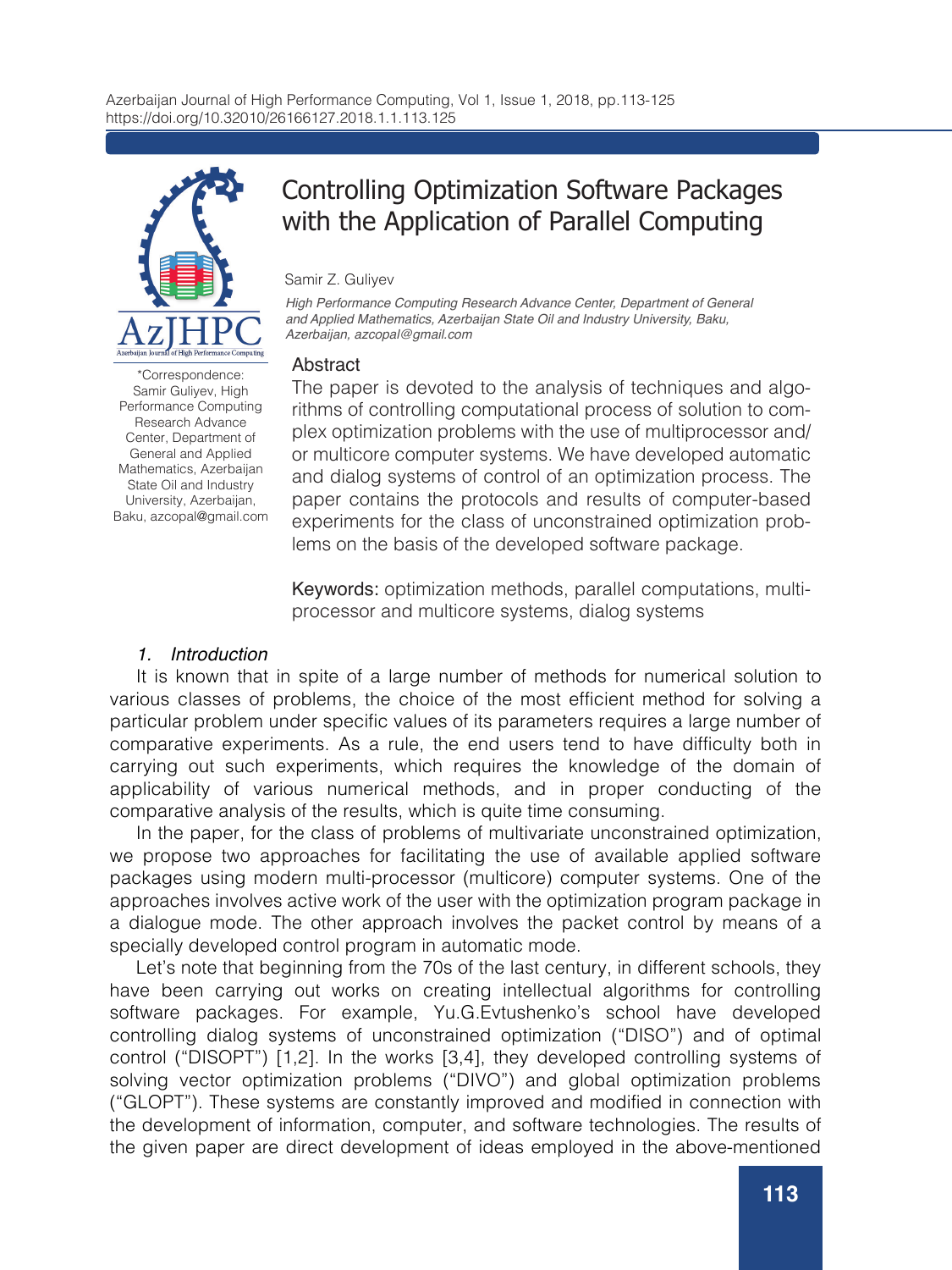systems, taking into account new possibilities provided by modern computing technologies.

Drawing on the existing experience in the development of systems of this type, we formulated some basic requirements for the dialog optimization system being developed:

• the ability to specify initial values and variants of initial configurations in various ways, as well as to change flexibly the parameters of steps, criteria, etc.;

• the possibility of manual management of configuration, dynamic change of the problem dimension in the optimization process;

• the use of visual aids to represent the results in the form of mapping the optimization trajectory;

• step-by-step fixing of results; display of optimization results with the ability to change configuration parameters at any step; storing a configuration tree with the ability to roll back to any step.

• the possibility of development; creation of a system with the ability to easily implement new algorithms, rules, criteria, new types of tasks, etc.;

• software implementation; the system ought to be developed taking into account modern requirements for algorithmic software, opportunities for further development, for example, creating a module to display graphically the result of optimization, to integrate with office applications to facilitate the procedure for data entry and output of reporting data. The main way to implement the dialog system is object-oriented programming.

# *2. Problem Statement*

Let  $P = {p_i(x): i \in N}$  be the class of optimization problems (tasks). Here N is a given set defining individual problems of the class;  $x \in D_i \subset \mathbb{R}^n$  are the arguments of each individual problem, which can take on values from some given admissible set  $D_i$ , defined by each specific optimization problem individually. It is assumed that for every problem  $p_i(x)$  there exists a goal subset of extrema  $D_i^* \subset D_i$  such that  $D_i^* \neq \emptyset$ . The problem  $p_i(x)$  consists in finding at least one point  $x^* \in D_i^*$ . The set  $D_i^*$  is called a set of solutions to the problem  $p_i(x)$ .

To solve all the problems of the class P, there is usually a corresponding family of methods  $M = \{M_i : j \in J\}$ , each of which solves the problems  $p_i(x)$  of the given class, i.e. they find a point  $x^* \in D_i$ . Moreover, each method  $M_i$ , j ∈ J, has different efficiency (in terms of time used, the accuracy of the solution, etc.) when solving the problem  $p_i(x)$ .

As the optimization techniques we use methods of direct search (zero-order methods), gradient-based methods (first-order methods), and Newton-type methods (second-order methods) [5-9]. These methods have a large number of options settings, thus providing the ability to adapt the system to any process quickly. Furthermore, the combination of direct search methods, gradient-based methods, and Newton-type methods allow us to find an optimal solution for a smaller number of steps and/or calculations of the objective function, which is important in terms of the cost of optimization process.

The paper sets out the possible principles of management of optimization software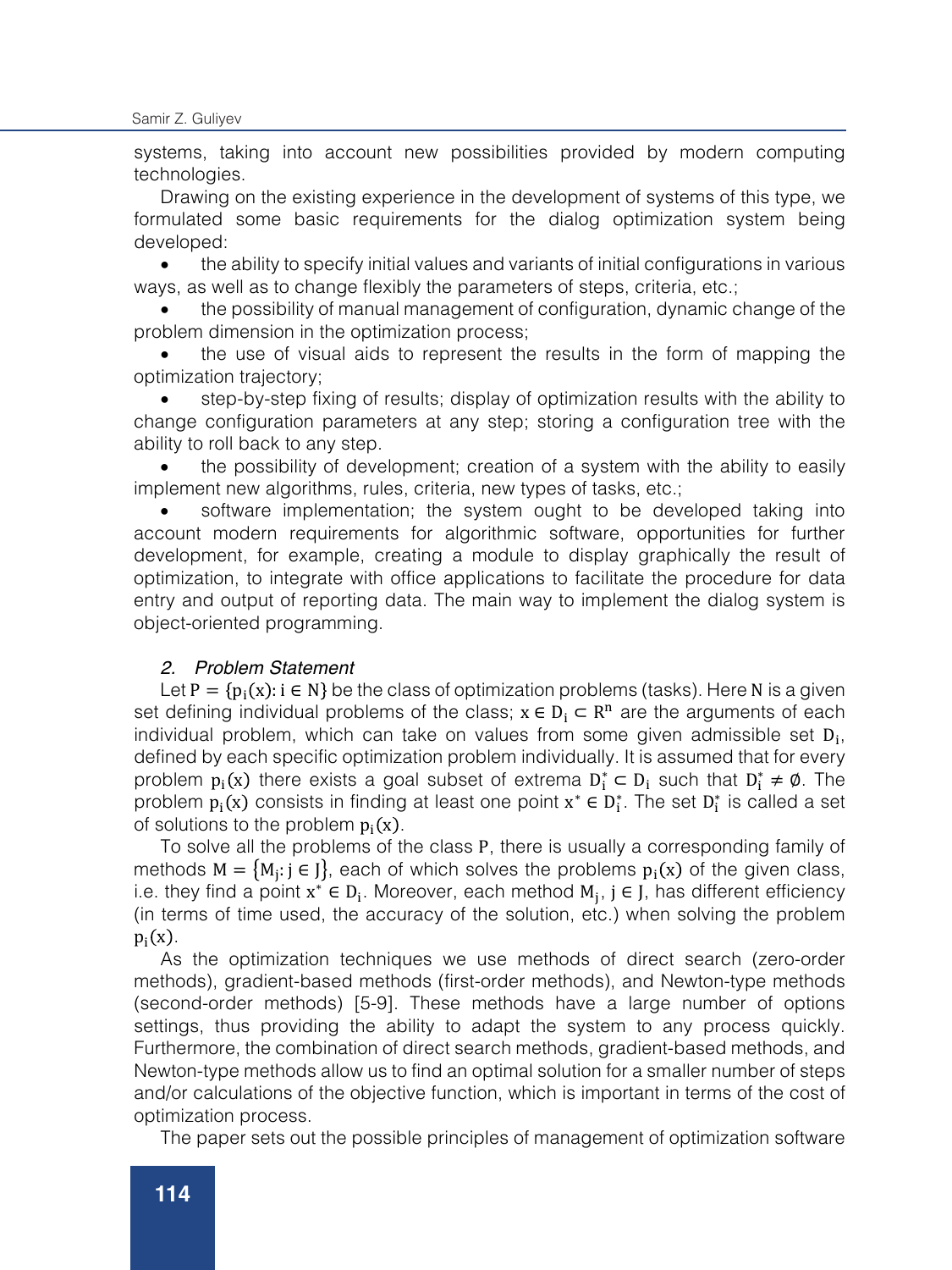package when solving a particular applied problem  $p_i(x) \in P$ , allowing us to increase the overall efficiency of solving the problem by combining the optimization methods in the process of solving the problem with the use of a multiprocessor (multicore) computer system.

# *2.1. The principle of sequential implementation on a single-core architecture*

This principle is of important significance in its own right, and can be considered as the basic unit for the implementation on multiprocessor or multicore architectures. Let us describe one of the principles of the possible schemes of implementation of the algorithm for solving optimization problems on such architectures.

Let  $M_1, M_2, ..., M_k$  be a list of optimization methods, composed of algorithms in the software package of unconstrained optimization. It is reasonable to include in the list diverse methods, if the structure of the objective function is, generally speaking, not known.

The process for solving the problem is carried on in stages, each of which consists of training and working steps. The first of these steps is intended to identify the locally efficient algorithm from the available list of algorithms. After that, the working step is carried out, which consists in solving the problem using only the algorithm that has proven to be the most efficient in the first step. Both the training and working steps are carried out within a certain time slice. One can use two variants of the training step:

1. To determine the local efficiency of the methods, the optimization process starts from the same point  $x^0$ . In this case there is somewhat wasteful consumption of machine time, and the training step is only used to identify a locally efficient algorithm;

2. The training step is used not only to find an efficient algorithm, but also to advance to an extreme point, because instead of the original point we use the current point to train each of the following algorithm.

At the training step all the algorithms of the initial list  $M_1, M_2, ..., M_k$  have the opportunity to work within the given initial time slice (quantum) τ, with the exception of only those methods that have been the least efficient for two consecutive training steps. These methods are not allocated any time slice and are temporarily excluded from the list.

The value of the initial time quantum depends on the type of function being minimized, more precisely, on the time spent by the computing system on one computation of the objective function, and on the number of its variables, i.e.  $\tau =$  $\tau(n, \chi)$ , where  $\chi$  is the time spent on one computation of the function (in milliseconds). For example, the time quantum can be defined by the formula  $\tau = (5n(n + 1) + 20)x$ . Here the number of computations of the function on one iteration by the Powell's conjugate directions method is assumed as a basis of determining the coefficient of  $\chi$ . Powell's method requires  $n(n + 1)/2$  one-dimensional minimizations (minimizations in given directions), each of which uses on average 10 function computations.

As a result, the most effective algorithm is identified at the learning stage, which then is used during the working step. The duration of the working step  $T_i = T_i(n, \chi, \tau)$  is selected as follows:

 $T_0 = \alpha \tau$ ,  $T_i = \delta_i T_{i-1} + T_0$ ,  $\alpha > 1$ . (1)

The quantity  $\alpha$  depends on the complexity and dimension of the objective function,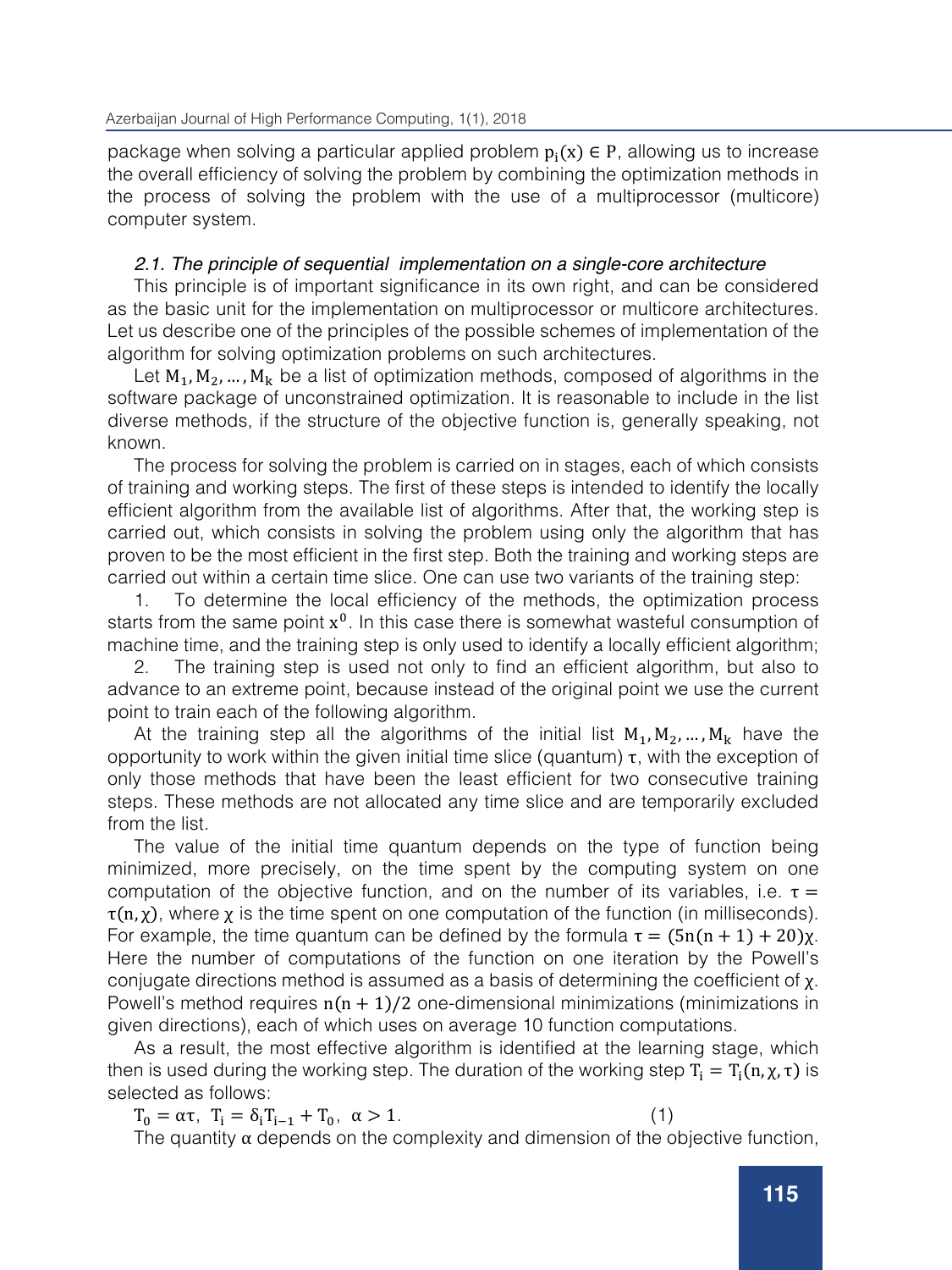and is chosen arbitrarily. It is desirable to carry out tests at different values of  $\alpha$ . The quantity  $\delta_i$  is taken equal to 1 if the same method turned out to be the most effective at two consecutive stages. Otherwise, we take  $\delta_i = 0$ , i.e. the duration of the working step may increase if any method turned out to be the most effective at several successive stages. This means that in order to minimize the given objective function, we have found out the method that reaches an optimum point within a minimum time, and therefore for this case (in general, ideal) it makes no sense to conduct further training.

To calculate the values of the local efficiencies of the methods, we make use of the following formula:

$$
E_i = \frac{|f(x^{k+1}) - f(x^k)|}{|f(x^k)| + \varepsilon} + \frac{||x^{k+1} - x^k||}{||x^k|| + \varepsilon}
$$

Here  $E_i$  is the local efficiency of the  $i^{th}$  algorithm;  $x^{k+1}$ ,  $x^k$  are the final and initial points obtained using the  $i<sup>th</sup>$  algorithm;  $f(x<sup>k+1</sup>)$ ,  $f(x<sup>k</sup>)$  are the values of the objective function at these points;  $\|\cdot\|$  is the Euclidean norm;  $\varepsilon$  is a small positive number.

If the value of the function within the time quantum does not decrease, the local efficiency of such an algorithm is considered equal to 0. If, at the training stage, all the methods from the list have displayed zero efficiency, further search stops and the procedure terminates. This situation is possible when the list of methods is not focused on solving the given problem (for example, the function is ravine-like, and the list consists of only coordinate-wise descent and gradient methods). Thus, the inclusion of different methods in the list will help to avoid such situations.

Note that the local zero efficiency of the method can appear in the method also in the case when an arithmetic interrupt occurs during its operation. Implementing exception handling in the software of the system, in this case it is necessary to provide a transition from the i<sup>th</sup> method to the following,  $(i + 1)$ <sup>th</sup> method from the list. And the i<sup>th</sup> method does not fully work for the time quantum allocated to it and obtains the value of local efficiency  $E_i = 0$ .

The cycle criterion of the proposed procedure is the fulfillment of the exit criteria for all methods. In conclusion, the user receives the accumulated information on the search process, which includes the optimal chain of methods that worked at the working steps; the total time of search for solutions; the values of the objective function, of the coordinates, and of local efficiencies of the methods obtained during the training step.

The schematic block diagram of the proposed procedure for solving the optimization problem on a single-core system is shown in figure 1.

## *2.2. The principle of parallel implementation on a multicore architecture*

The simplest implementation of a multi-threaded version of the solution to the given optimization problem seems to be an approach that involves several threads independently performing operations of the sequential algorithm described above.

The solution to an unconstrained optimization problem is carried out in stages. At each stage, the following steps are implemented:

1. At the initial step, from the list of all available algorithms  $M_1, M_2, ..., M_k$  of unconstrained optimization, we randomly select several algorithms  $\mathbf{M_{s_1}, M_{s_2}, ..., M_{s_1}}$ , the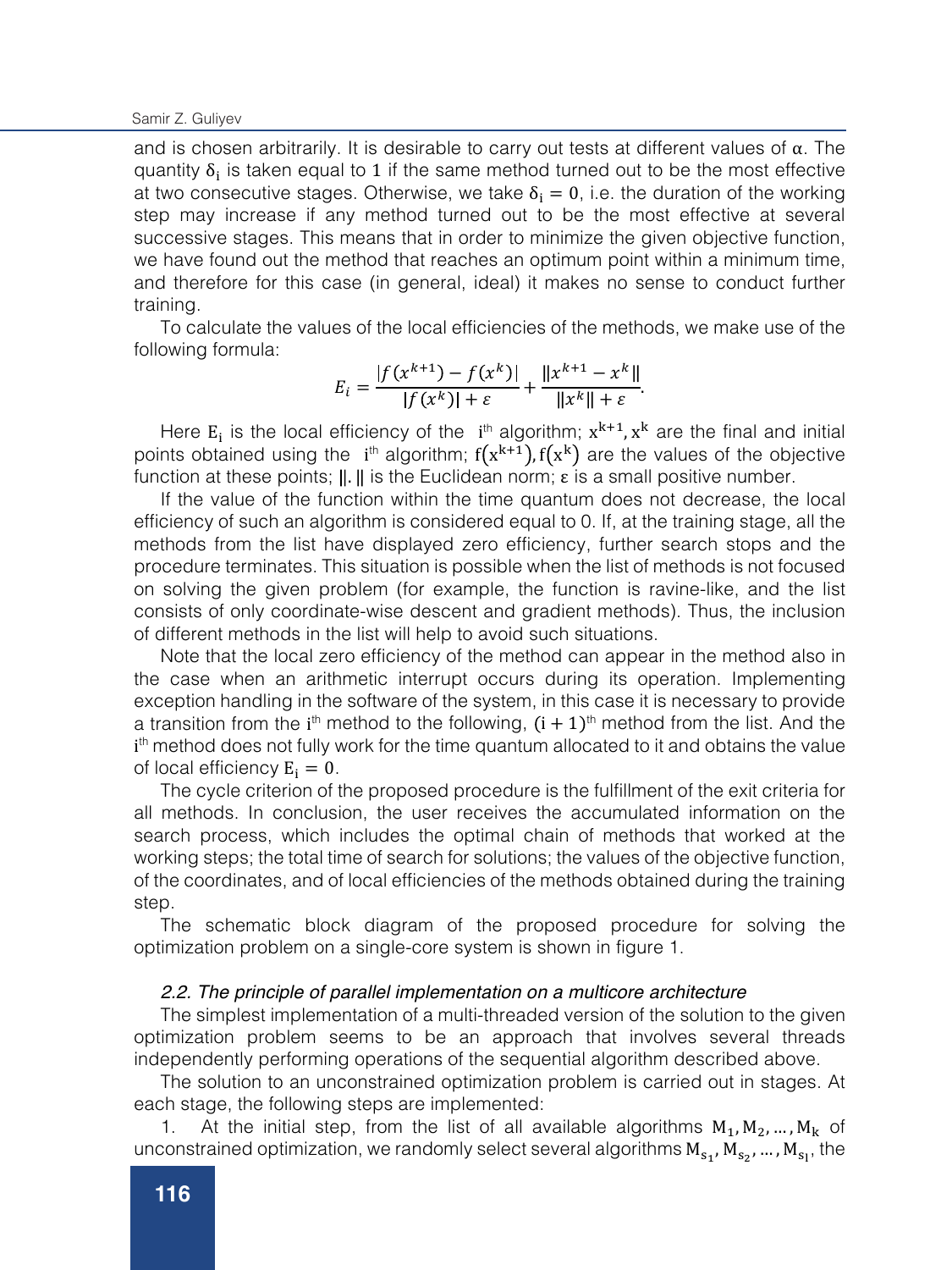number l of which is equal to the number of CPU cores in the computer system (we can also take l as a multiple of the number of CPU cores installed in the system, e.g. 2N, 3N, etc.).<br>2. At the

At the working step, we identify the most efficient algorithms. The duration  $T<sub>i</sub>$ of the working step may increase if any method has proven to be the most efficient for several consecutive stages.

3. The current values of the local efficiencies  $E_i$  of the methods are calculated. From the list of working algorithms, we exclude a half of those who have exhibited the lowest efficiency.

4. To the list of working algorithms we then add as many other algorithms as were excluded in the previous step, and repeat steps 2 through 4 again.

In the procedure described above, all methods from the list are forcibly interrupted after the specified time slice; while for any method(s) the next started iteration might not complete until the end. A possible modification of this procedure is to enable all the methods to complete the iterations that have been started or to perform a whole number of iterations in the neighborhood of the given time interval. In the latter case, it becomes necessary to slightly change the formula for calculating the local efficiencies of methods.

The schematic block diagram of the proposed procedure for solving the optimization problem on a multicore system is shown in figure 2.

# *2.3.The principle of parallel implementation in a distributed computing environment*

Unlike parallel systems, distributed systems have a hierarchical organization: they consist of heterogeneous nodes, each of which can, in turn, be a parallel system, i.e. one of the systems discussed above. It is natural to assume that the maximum efficiency is achieved when the computational process is organized in accordance with this hierarchy. With this approach, at each node, the computations are carried out according to the scheme most suitable for the given node. In fact, each node of the distributed system runs a separate application  $-$  a "solver", performing the operations of the selected optimization algorithm. Interaction between several applications (nodes) is organized at the next level of the hierarchy through a dedicated central control process – a "supervisor".

The first stage of solving an optimization problem in a distributed computing environment is the synthesis of the computational space that is formed by instances of solvers. With a large number of nodes, running applications manually can be quite time-consuming. Therefore, it is necessary to provide the ability to automate launching solvers by the supervisor. In this case, remote task launching tools can be used, which are provided by a specific system, e.g. SSH, grid services, etc.

The created computing space can be used to solve the problem. In the solution process, it is necessary to distribute the computations between solvers in order to maximize the performance of the application in a distributed environment. Data exchange between the solvers and supervisor can be implemented by means provided for interaction with a particular node. If it is possible to establish a direct network connection, the exchange methods based on TCP / IP protocols, such as the socket interface, are used. In some cases, data exchange with applications is possible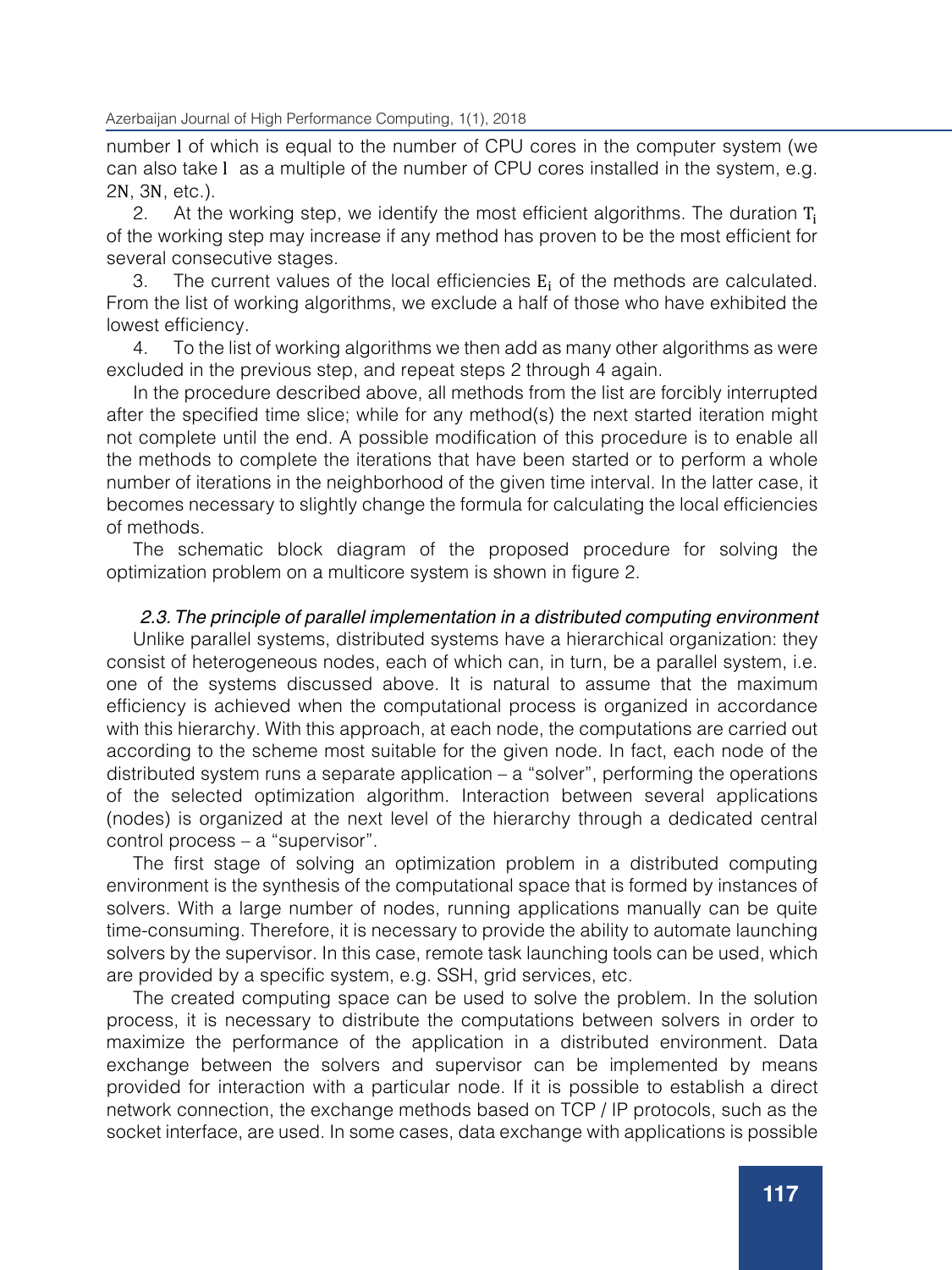Samir Z. Guliyev

only through the transfer of files using the middleware "grid". Load balancing occurs at two levels: at the upper level, the supervisor distributes the computational load between the solvers, and at the lower level (within a computing node), the solver distributes the work between methods designed for a particular type of computing node.

Both approaches of the search algorithm proposed above enable automatic selection of an efficient fast-acting optimization method from the existing list to solve a particular problem due to self-learning of the methods used.

When working with the automatic and dialogue systems, the user, in accordance with the standard requirements, formulates an optimization problem in any programming language in the form of a module (dynamic link library), and then enters it into the system by specifying the full path to the created library file; using the directives (instructions), the user runs the most appropriate (in his/her opinion) algorithms of the library of modules, and tunes their various settings. The control program will then organize the interaction of the modules from the package; manages the input of the initial and current information; interpret the user's directives (instructions); load optimization modules into the computer memory dynamically; output the results of computations on the display (at the same time you can get results on a printer) in a prescribed form.

Analyzing the results of the computations, the user decides on the further calculations, thus obtaining the possibility to monitor the progress of solving the problem, to intervene promptly in the computation process, to choose the working methods, and to adjust, if necessary, their parameters. The user determines how often and in what form the results should be displayed on the screen, and then, using a predefined set of directives carries out calculations.

The developed optimization systems were created on a modular basis, taking into account the further expansion of their capabilities. The developed systems are equipped with an extensive library of optimization programs; the interactive service provided in the dialog system enables the user to manage the process of solving problems on a computer system, and depending on the current calculation results, to choose the most rational sequence of methods used (correcting the parameters of methods, if necessary), as well as to make changes in the formulation of the problems to be solved.

During the operation of the system, the user and system activity modes alternate. At the time of interruption of computations, the user performs any of the following:

• analysis and correction of the current state;

• computation of the values of the objective function, constraints, their gradients at the current point;

the choice of solution method(s):

• adjustment of control parameters of the method(s), specification of stopping criteria and information delivery forms;

- launching method(s);
- fixing the current state in text (or binary) files.

When working with the automatic and dialog systems, the user, in accordance with standard requirements, prepares the optimization task in any programming language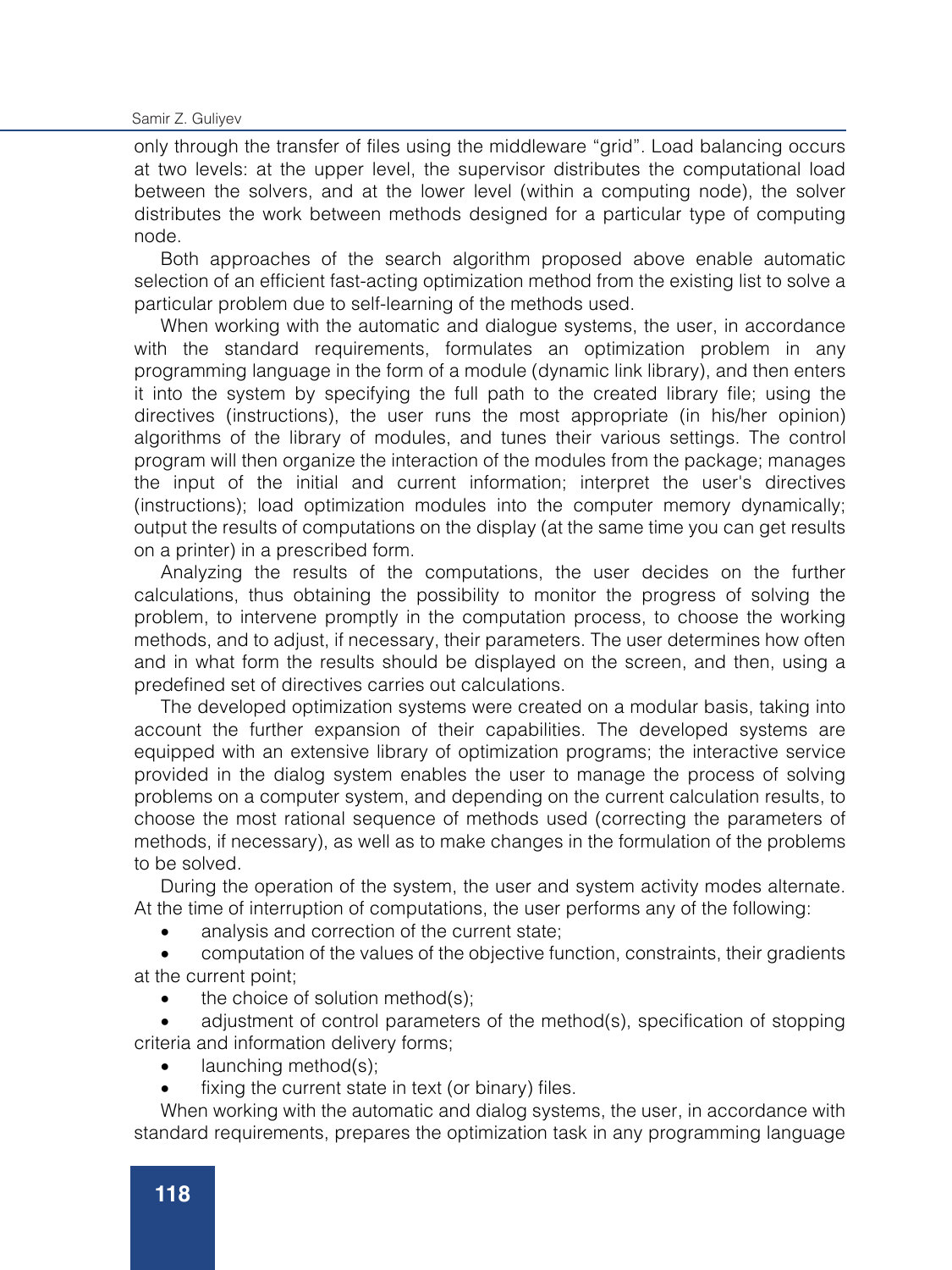in the form of a module (library file with the .dll extension); enters it into the system by specifying the full path to the file of the created library; with the help of special directives (commands) calls from the library of modules the most suitable (from his point of view) algorithms and selects their parameters. The control program organizes the interaction of modules from the package, manages the input of the source and current information, interprets the user directives, dynamically loads optimization modules into the memory of the computer system, prints the results of computations in a user-specified form on the display screen (he can simultaneously output results to a disk file). Analyzing the results of computations, the user makes decisions on further computations, thus getting the opportunity to follow the progress of the problem solution, to promptly intervene in the computation process, to select methods, and to correct their parameters if necessary. The dialog system is a system with a directive input language. The user determines how often and in what form the results should be printed on the display screen, and then, using a predetermined set of directives, conducts computations.

# *3. Numerical Results*

The results of computations depend to a great extent on the values of the control parameters; by carefully selecting them, one can significantly affect the course of computations and obtain some "record" results. Below we present the results of computation records implemented in the dialog mode. Computations were mainly conducted using the parameters of the methods provided for the "default" operation mode; only in a few cases we conducted two or three additional computations with other parameters and the best result is presented in the table. The data given in the tables are thus far from being "record". To simplify the description of numerical experiments, the simplest test problems were taken. Therefore, the results of computations say little about the effectiveness of the methods used.

Comparative analysis of the methods should be carried out on the basis of solution to various and more complex problems. In order to bring the computations closer to reality to some extent, numerical differentiation of the functions to be optimized is used everywhere. The complexity of computations is determined basically by the number N, equal to the number of calls to the function (the calls necessary for the computation of derivatives are also taken into account).

Test 1. Consider the minimization of the function

$$
F(x) = \sum_{i=1}^{49} \{100(x_{i+1} - x_i^2)^2 + (1 - x_i)^2\}
$$
 (2)

from different initial points. When minimizing this objective function, the following values of the optimization parameters were used: the accuracy of solution to the multidimensional minimization problem is  $\varepsilon = 10^{-4}$ ; the accuracy of solution to the onedimensional minimization problem is  $\delta = 10^{-5}$ ; 0.5 seconds were allocated for the work of each algorithm in the list; to calculate the gradient and Hessian of the objective functional, we used a finite-difference formula with the approximation step  $\Delta = 10^{-5}$ .

When the function (2) is minimized from the initial point  $x^0 = (x_i^0 = 10.0, i =$ 1,2, …,50) (the initial value of the function is  $f(x^0) \approx 396903969$ ), we obtained the minimization process protocol given in Table 1, where all the implemented optimization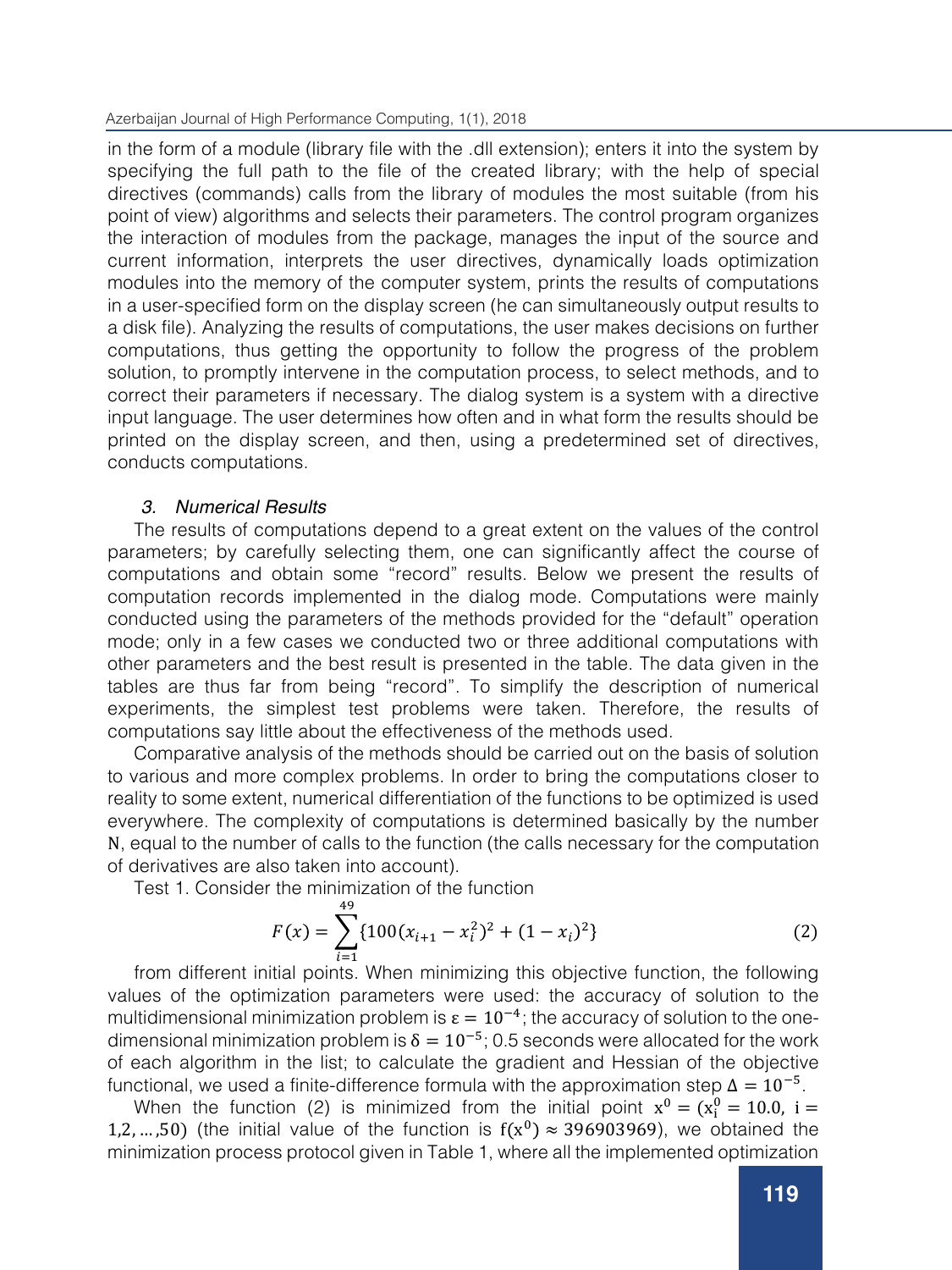Samir Z. Guliyev

algorithms were used.

| TABLE 1. Result of algorithms used for optimization for function 1 |  |
|--------------------------------------------------------------------|--|
|--------------------------------------------------------------------|--|

| Cycle         | Method<br>Function Value; Function Evaluation Count; Function Argument                                                                                                                                                                                                                     |
|---------------|--------------------------------------------------------------------------------------------------------------------------------------------------------------------------------------------------------------------------------------------------------------------------------------------|
|               | Conjugate Gradient Polak-Ribiere (first-order method)<br>0.605243133940574; 3901;<br>$({1.0002}_{i=\overline{1.13}}; {0.9999}_{i=\overline{14.34}}; 1.0007; 1.0018; 1.0011; 1.0014;$<br>1.0017; 1.0017; 1.0031; 1.0049; 1.0084; 1.0169; 1.0332; 1.0672;<br>1.1376; 1.2895; 1.6638; 2.7669) |
| $\mathcal{P}$ | Newton Modification (second-order method)<br>1.66582504899541×10 <sup>-18</sup> ; 80027; ({1.0000} <sub>i=12.50</sub> )                                                                                                                                                                    |
| 3             | Newton (second-order method)<br>2.51745236378655×10 <sup>-27</sup> ; 10006; ({1.0000} <sub>i=1.2,,,,50</sub> )                                                                                                                                                                             |

When the function (2) is minimized from the initial point  $x^0 = (x_i^0 = -26.0 + i, i =$ 1,2, …,50) (the initial value of the function is  $f(x^0) \approx 3633898996$ ) we obtained the minimization process protocol given in Table 2, where all the implemented optimization algorithms were used.

|  |  | TABLE 2. Result of algorithms used for optimization for function 2 |  |
|--|--|--------------------------------------------------------------------|--|
|--|--|--------------------------------------------------------------------|--|

|       | Method                                                                                   |
|-------|------------------------------------------------------------------------------------------|
| Cycle | Function Value; Function Evaluation Count; Function Argument                             |
|       | Conjugate Gradient Polak-Ribiere (first-order method)                                    |
|       | 44.5426166226669; 4633;                                                                  |
|       | (0.9390; 0.8786; 0.7714; 0.5892; 0.3408; 0.1087; 0.0132; 0.0013;                         |
|       | $\{\approx 0.0010\}_{i=\overline{9.49}}$ ; 0.0000)                                       |
|       | Quasi-Newton Powell (second-order method)                                                |
|       | 32.0565470941584; 6411;                                                                  |
| 2     | $({\approx 1.0000}_{i=\overline{1.10}}; 0.9897; 0.9790; 0.9560; 0.9127; 0.8329; 0.6892;$ |
|       | 0.4703; 0.2174; 0.0427; 0.0020; 0.0013; $\{\approx 0.0000\}_{i=\overline{22.50}}$        |
|       | Parallel Tangents (first-order method)                                                   |
| 3     | 26.3052568352726; 6468;                                                                  |
|       | $({\approx 1.0000}_{i=\overline{1.16}}; 0.9859; 0.9712; 0.9423; 0.8867; 0.7847; 0.6139;$ |
|       | 0.3748; 0.1387; 0.0180; $\{\approx 0.0000\}_{i=\overline{26.50}}$                        |
| 4     | Powell (zero-order method)                                                               |
|       | 17.588626941515; 66370;                                                                  |
|       | $({\approx 1.0000}_{i=\overline{1.25}}; 0.9832; 0.9671; 0.9366; 0.8751; 0.7685; 0.5883;$ |
|       | 0.3477; 0.1145; 0.0018; $\{\approx 0.0010\}_{i=35.50}$ )                                 |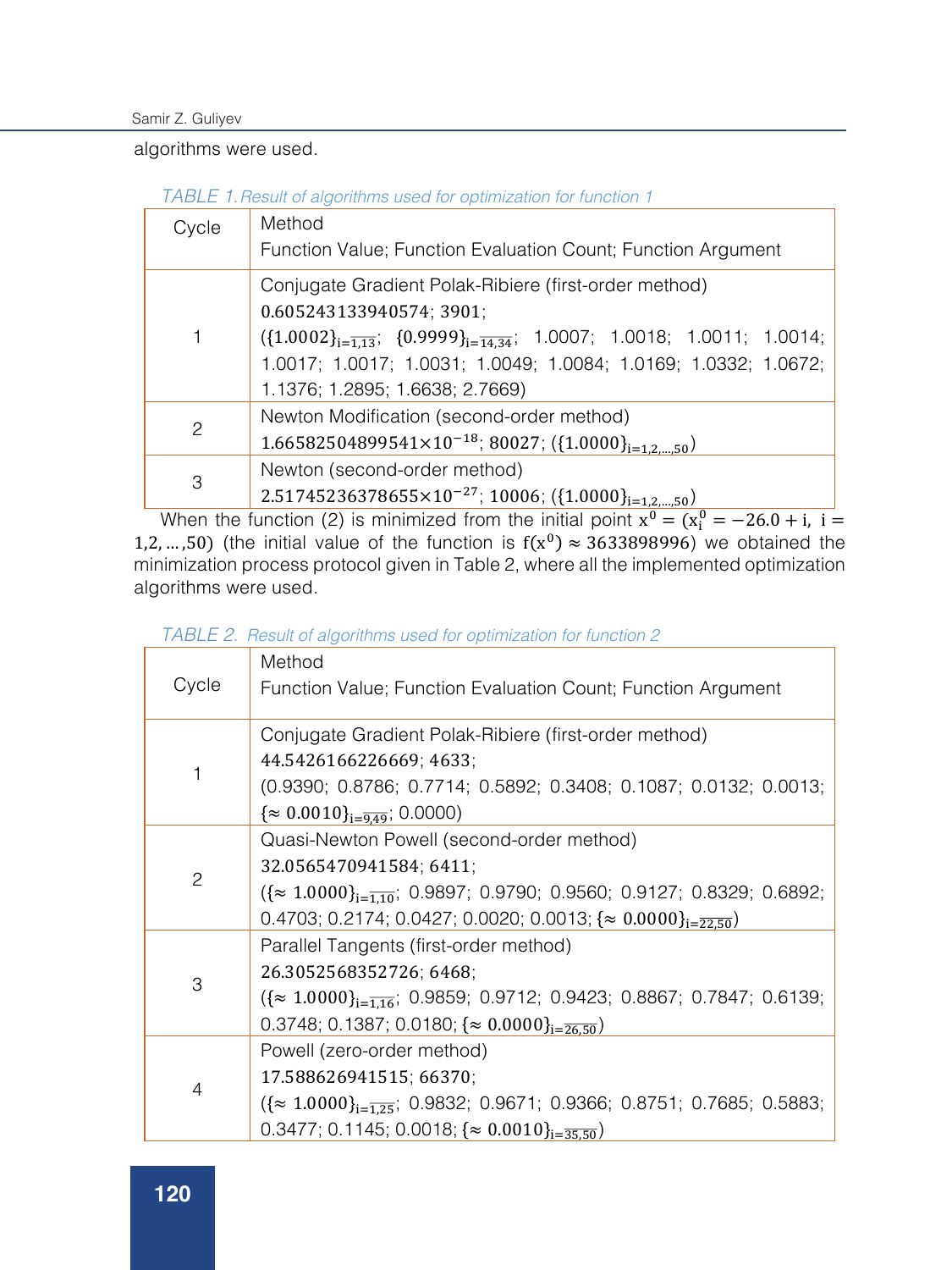| 5 | Parallel Tangents (first-order method)                                                     |
|---|--------------------------------------------------------------------------------------------|
|   | 7.61196779857186; 8500;                                                                    |
|   | $({\approx 1.0000}_{i=\overline{1.34}}; 0.9894; 0.9805; 0.9632; 0.9295; 0.8654; 0.7497; )$ |
|   | 0.5611; 0.3119; 0.0930; 0.0072; $\{\approx 0.0010\}_{i=\overline{45.49}}$ ; 0.0000)        |
| 6 | Newton Modification (second-order method)                                                  |
|   | $0.00817103023157141$ ; 220064; $({\approx 1.0000}_{i=\overline{1.46}}; 0.9799; 0.9603;$   |
|   | 0.9221; 0.8503)                                                                            |
|   | Newton (second-order method)                                                               |
|   | 1.7558039070914×10 <sup>-15</sup> ; 40015; $({\approx 1.0000}_{i=\overline{1.50}})$        |

Test 2. Consider the minimization of the function

$$
F(x) = \sum_{i=1}^{29} \{e^{i}(x_{i+1} - x_i^2)^2 + (1 - x_i)^2\}
$$
 (3)

from different initial points. When minimizing this objective function, the following values of the optimization parameters were used: the accuracy of solution to the multidimensional minimization problem is  $\varepsilon = 10^{-9}$ ; the accuracy of solution to the onedimensional minimization problem is  $\delta = 10^{-10}$ ; 6 seconds were allocated for the work of each algorithm in the list; to calculate the gradient and Hessian of the objective functional, we used a finite-difference formula with the approximation step  $\Delta = 10^{-5}$ .

When the function (3) is minimized from the initial point  $x^0 = (x_i^0 = 10.0, i =$ 1,2, …,30) (the initial value of the function is  $f(x^0) \approx 5.03 \times 10^{16}$ ) we obtained the minimization process protocol given in Table 3, where all the implemented optimization algorithms were used.

| Cycle | Method<br>Function Value; Function Evaluation Count; Function Argument                                                                                                               |
|-------|--------------------------------------------------------------------------------------------------------------------------------------------------------------------------------------|
|       | Hooke-Jeeves (zero-order method)<br>10.4011697177792; 17181;<br>$({\approx 1.0000}_{i=\overline{1.21}}; 1.0109; 1.0220; 1.0444; 1.0909; 1.1902; 1.4166;$<br>2.0068; 4.0276; 16.2219) |
| 2     | Newton (second-order method)<br>0.203044664702809; 4914490;<br>$({\approx 1.0000}_{i=\overline{1.23}}; 1.0105; 1.0212; 1.0428; 1.0876; 1.1829; 1.3993;$<br>1.9581)                   |
| 3     | Newton (second-order method)<br>0.0267062905278361; 5343247;<br>$({\approx 1.0000}_{i=\overline{1.25}}; 1.0166; 1.0336; 1.0684; 1.1415; 1.3030)$                                     |

|  | TABLE 3. Result of algorithms used for optimization for function 3 |
|--|--------------------------------------------------------------------|
|--|--------------------------------------------------------------------|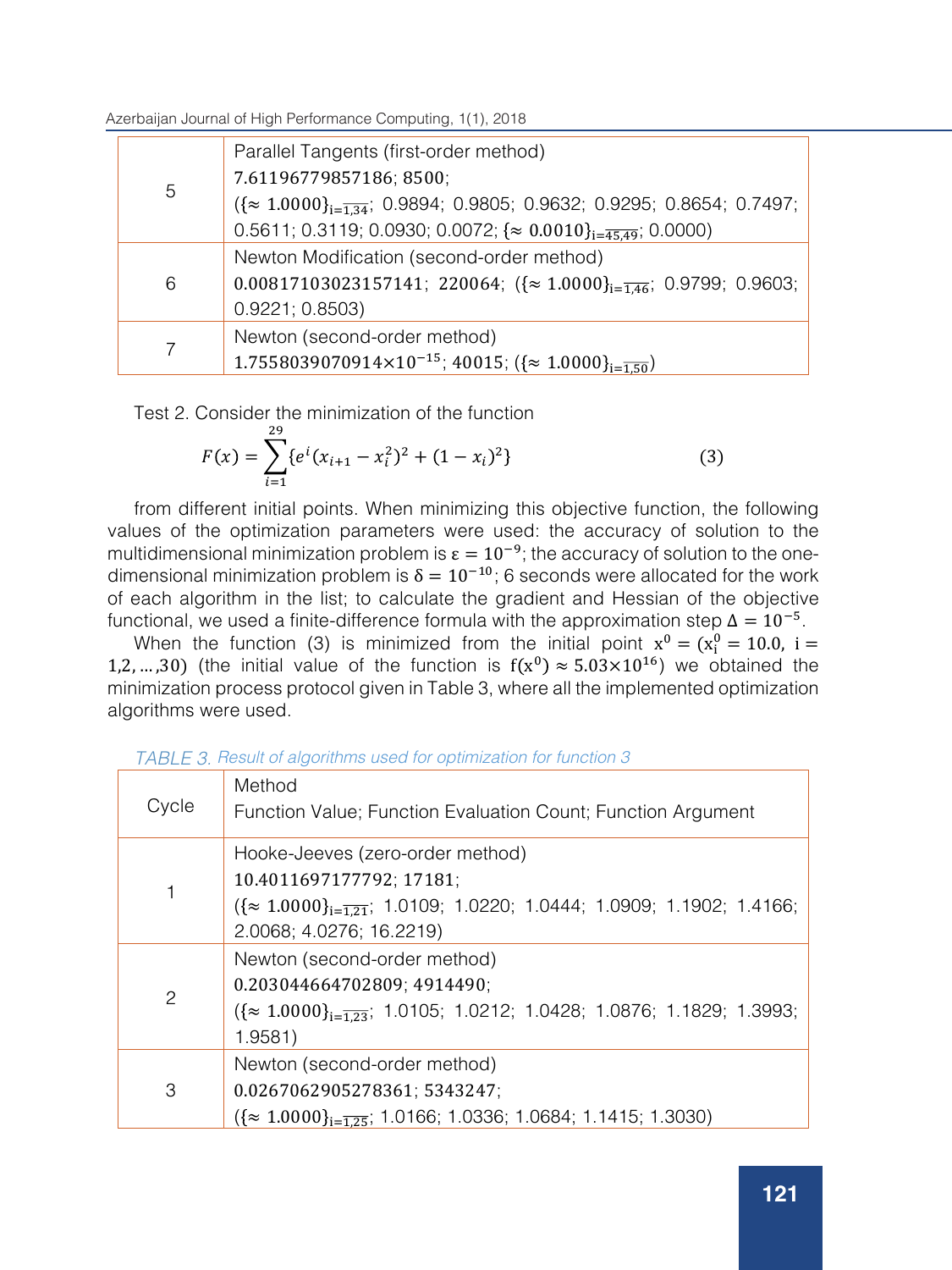Samir Z. Guliyev

| 4 | Newton (second-order method)<br>0.00668677461243312; 6510619; $({\approx 1.0000}_{i=\overline{1.26}}; 1.0173; 1.0349;$<br>1.0710; 1.1471)                   |
|---|-------------------------------------------------------------------------------------------------------------------------------------------------------------|
| 5 | Newton-Raphson (second-order method)<br>0.00095164753562332; 6023236; $({\approx 1.0000}_{i=\overline{1.27}}; 1.0132; 1.0267;$<br>1.0542                    |
| 6 | Newton-Raphson (second-order method)<br>2.01752516177751×10 <sup>-5</sup> ; 5957248; $({\approx 1.0000}_{i=\overline{1.27}};$<br>1.0019;<br>1.0038; 1.0078) |
|   | Newton-Raphson (second-order method)<br>4.22645477506483×10 <sup>-10</sup> ; 10004512; $({\approx 1.0000}_{i=\overline{130}})$                              |

When the function (3) is minimized from the initial point  $x^0 = (x_1^0 = -16.0 + i, i =$ 1,2, …,30) (the initial value of the function is  $f(x^0) \approx 1.27 \times 10^{17}$ ) we obtained the minimization process protocol given in Table 4, where all the implemented optimization algorithms were used.

*TABLE 4. Result of algorithms used for optimization for function 3 in the initial point x*<sup>0</sup>

| Cycle          | Method                                                                                              |
|----------------|-----------------------------------------------------------------------------------------------------|
|                | Function Value; Function Evaluation Count; Function Argument                                        |
| 1              | Newton Modification (second-order method)                                                           |
|                | 0.386688225037339; 6625915;                                                                         |
|                | $({\approx 1.0000}_{i=\overline{1.22}}; 0.9889; 0.9779; 0.9564; 0.9147; 0.8368; 0.7002;$            |
|                | 0.4903; 0.2404)                                                                                     |
|                | Newton Modification (second-order method)                                                           |
| $\overline{c}$ | 0.0926635390824508; 6017008;                                                                        |
|                | $({\approx 1.0000}_{i=\overline{1.24}}; 0.9815; 0.9634; 0.9281; 0.8614; 0.7421; 0.5507)$            |
|                | Newton Modification (second-order method)                                                           |
| 3              | 0.00226517847677732; 7411369;                                                                       |
|                | $({\approx 1.0000}_{i=\overline{1.26}}; 0.9895; 0.9792; 0.9589; 0.9195)$                            |
| $\overline{4}$ | Newton Modification (second-order method)                                                           |
|                | $0.000282974896353102$ ; 7984246; $({\approx 1.0000}_{i=\overline{1.28}}; 0.9854; 0.9711)$          |
| 5              | Newton-Raphson (second-order method)                                                                |
|                | 7.35668971593544×10 <sup>-6</sup> ; 4413862; ({ $\approx 1.0000$ } <sub>i=</sub> $\frac{1}{1.30}$ ) |
| 6              | Newton-Raphson (second-order method)                                                                |
|                | 4.45892579296002×10 <sup>-8</sup> ; 4952764; ({ $\approx 1.0000$ } <sub>i=1.30</sub> )              |
| 7              | Newton-Raphson (second-order method)                                                                |
|                | 1.95412491898793×10 <sup>-10</sup> ; 5429344; ({ $\approx$ 1.0000} <sub>i=1.30</sub> )              |

# *4. Conclusion*

In the paper, we proposed an approach to control of computational process for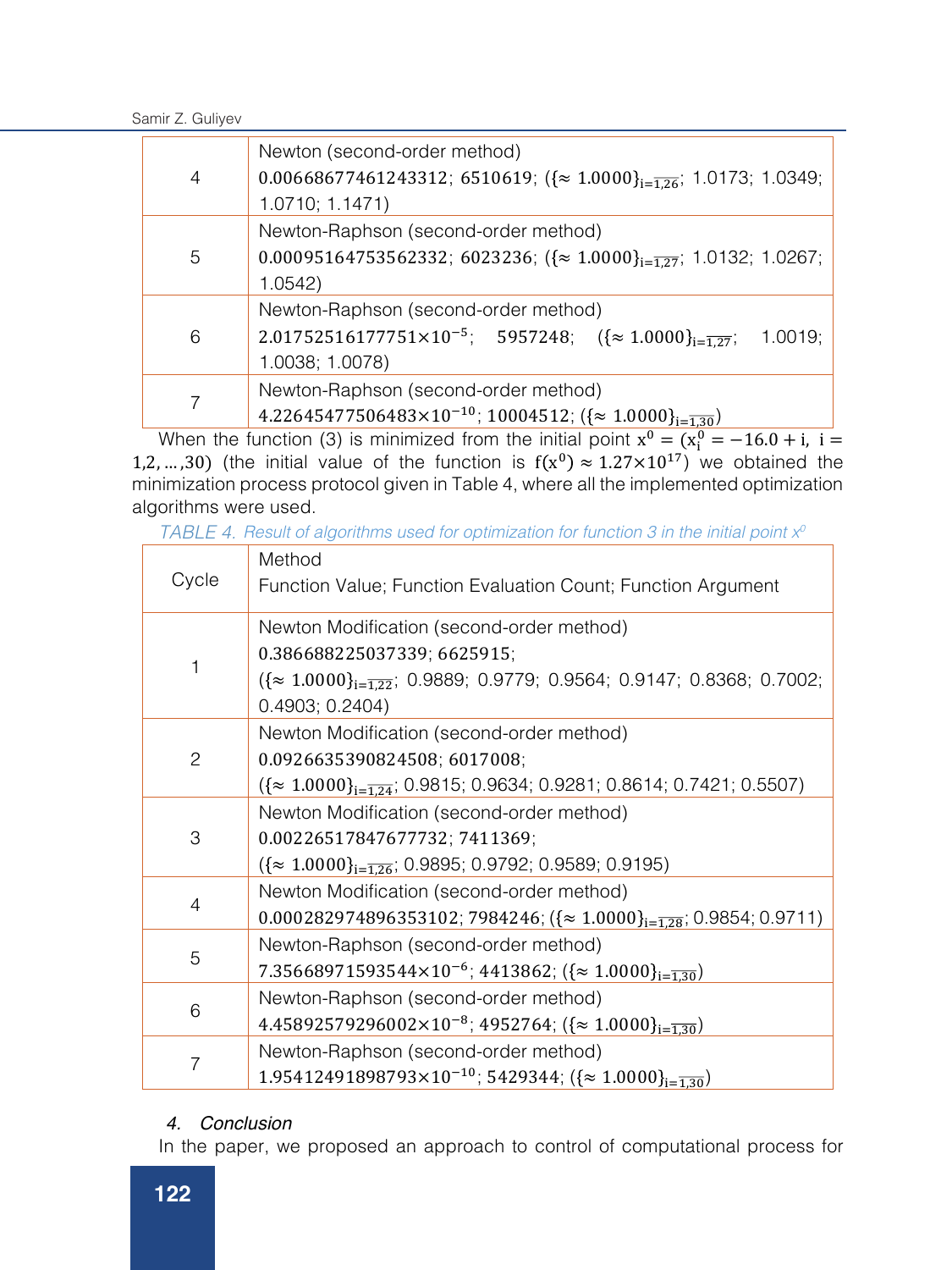solving complex applied problems by an example of multivariate unconstrained optimization problems using appropriate software packages on multi-processor (multicore) computer systems. The proposed approaches essentially facilitate the endusers' work of using existing standard software packages. They require a different level of users' knowledge of methods implemented in the software packages.

#### *References References*

[1] Evtushenko, Yu.G. (1982) Methods of solving extreme problems and their [1]. Evtushenko, Yu.G. (1982) *Methods of solving extreme problems and their ap*application in optimization systems. Moscow: Nauka. *plication in optimization systems.* Moscow: Nauka.

[2] Evtushenko, Yu.G., Mazurik V.P. (1989) Optimization systems software. [2]. Evtushenko, Yu.G., Mazurik V.P. (1989) *Optimization systems software.* Moscow: Znanie. [3] Aidazade, K.R., Sidorenko, N.S. (1982) An approach to the construction of

[3]. Aidazade, K.R., Sidorenko, N.S. (1982) An approach to the construction of combined optimization algorithms. *Technical Cybernetics,* 6, 87-93.

[4]. Aidazade, K.R., Novruzbekov, I.G. (1987) Dialog system of multicriteria optimization *Procoodings* of the Academy of Sciences [5] Vasilyev, F.P. (2011) Optimization methods, 1, 2. Moscow: MTsNMO. mization. *Proceedings of the Academy of Sciences of Azerbaijan SSR, series of Physical-Technical and Mathematical Sciences, 2.* 

[5]. Vasilyev, F.P. (2011) *Optimization methods, 1, 2.* Moscow: MTsNMO.

- [6]. Polyak, B.T. (2014) *Introduction to optimization.* Moscow: Lenand, 2014.
- [7]. Nocedal, J., Wright S. (Ed.) (2003) Numerical optimization. NY: Springer.  $\begin{bmatrix} 9 \end{bmatrix}$  . However, O.I., Horvitz G.G. (1990) Methods of searching for a local extremum for a local extremum for a local extremum for a local extremum for a local extremum for a local extremum for a local extremum

[8]. Baldick, R. (2009) *Applied optimization: formulation and algorithms for engineering systems.* Cambridge University Press.

[9]. Larichev, O.I., Horvitz G.G. (1990) Methods of searching for a local extremum *of ravine functions.* Moscow: Nauka, 1990.

[10].Dongarra, J., Foster I., Fox G.C. (2003) *The Sourcebook of Parallel Computing.*  San Francisco: Morgan Kaufmann Publishers.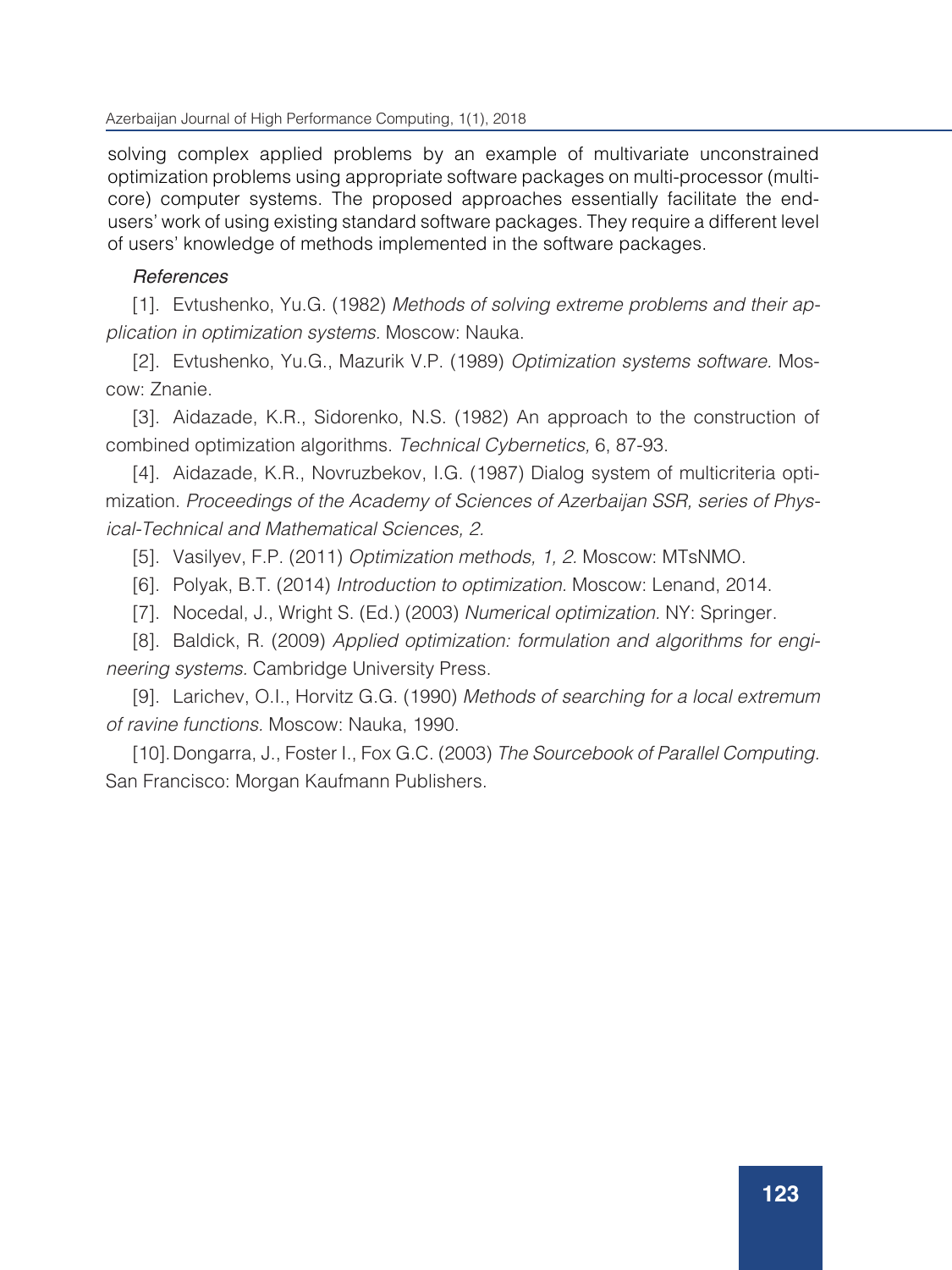

Figure 1. Block diagram of the procedure for finding the optimum point